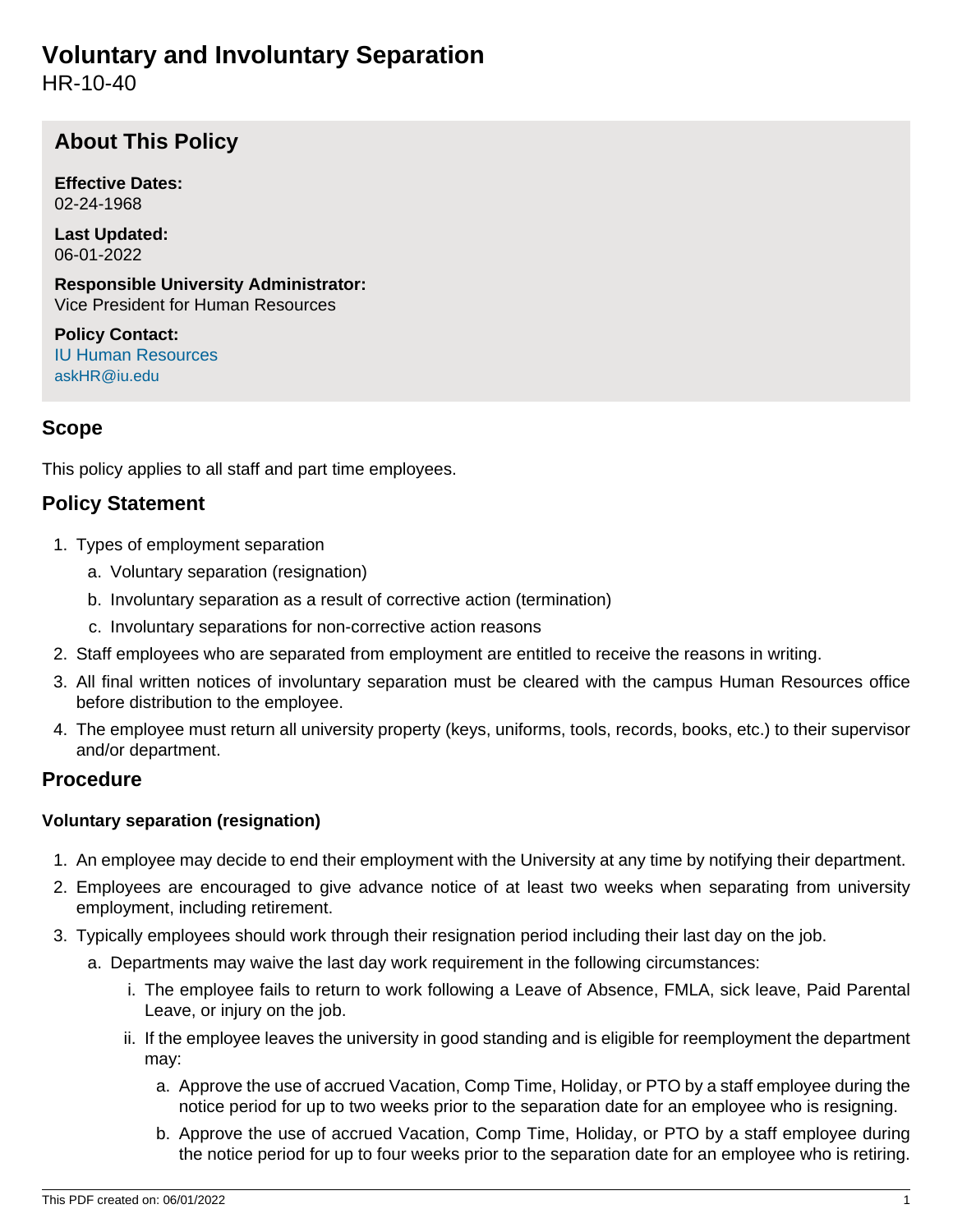- b. Campus HR or IU Human Resources must approve waiving the last day worked and use of accrued Vacation, Comp Time, Holiday, or PTO by a staff employee during the resignation notice period for:
	- i. More than two weeks prior to the separation.
	- ii. More than 4 weeks prior to the separation date for a staff employee who is retiring
- 4. A staff employee may be removed from the workplace during their resignation notice period, and required to take accrued Vacation, Holiday, or PTO. Such removal requires prior approval from either the campus HR office or IU Human Resources.

#### <span id="page-1-0"></span>**Involuntary separation (termination) as a result of corrective action**

- 1. The administrative authority considering the employee's involuntary separation as a result of corrective action will apply the steps contained in the procedure section of the Corrective Action policy covering the separating employee ([Non-Exempt AFSCME Police staff,](/policies/hr-08-20-corrective-action-police-service-staff/index.html) [Non-Exempt AFSCME Service staff,](/policies/hr-08-30-corrective-action-service-staff/index.html) [Non-Exempt CWA staff,](/policies/hr-08-50-corrective-action-support-staff/index-archive-1.3.2022.html) [Employees not covered by a Union,](/policies/hr-08-40-corrective-action-not-union/index.html) [part time employees\)](https://policies.iu.edu/policies/hr-08-60-corrective-action-temporary-employees/index.html) prior to making a decision.
- 2. A staff employee may be removed from work or suspended with or without pay pending a separation decision according to the applicable Corrective Action policy. In such cases, Campus or IU HR must be consulted prior to this action being taken.
	- a. For Non-Exempt AFSCME Police staff and Non-Exempt AFSCME Service staff suspended without pay subject to discharge at the end of five workdays of suspension.
	- b. A staff employee may be required to take accrued time off (PTO, vacation, holiday, income protection [consistent with that policy], or compensatory time off) or time off without pay when the employee is provided notice of involuntary separation from the university or when the employee is removed from the workplace pending termination.
- 3. For part time employees, no notice of corrective action is required, however, it is encouraged. Should the employee be removed from work pending the action, it is without pay.
- 4. Once the applicable steps have been followed and a decision is reached to separate the employee as a result of corrective action, a further notice period is not required.

#### **Involuntary separations for non-corrective action reasons**

- 1. Involuntary separations for non-corrective action reasons include:
	- a. Can no longer meet the qualifications and/or perform the essential functions of the position.
	- b. No reasonable accommodation can be found under the [Americans with Disabilities Act](http://www.ada.gov) and its Amendments. Refer to the [Reduction In Force policy.](/policies/hr-10-20-reduction-force/index-archive-1.3.2022.html)
	- c. An employees has exhausted all leave options or is ineligible for additional leave; and unable to return to work.
	- d. Loss of position under the [Reduction-in-Force policy.](/policies/hr-10-20-reduction-force/index-archive-1.3.2022.html)
	- e. Other circumstances not covered in [involuntary separation as a result of corrective action \(termination\).](#page-1-0)
- 2. With the exception of a reduction-in-force, typically, no notice period is required when the University separates an employee for non-corrective action reasons.
	- a. Staff employees whose position is eliminated under the Reduction-in-Force policy must receive at least 30 days written notice.
	- b. Departments are encouraged to give an advance notice of at least two weeks when circumstances permit for all other non-corrective action separations.
- 3. During the notice period, employees may;
	- a. Be reassigned.
	- b. Request use of accrued time off (PTO, vacation, holiday, income protection [consistent with that policy], or compensatory time off).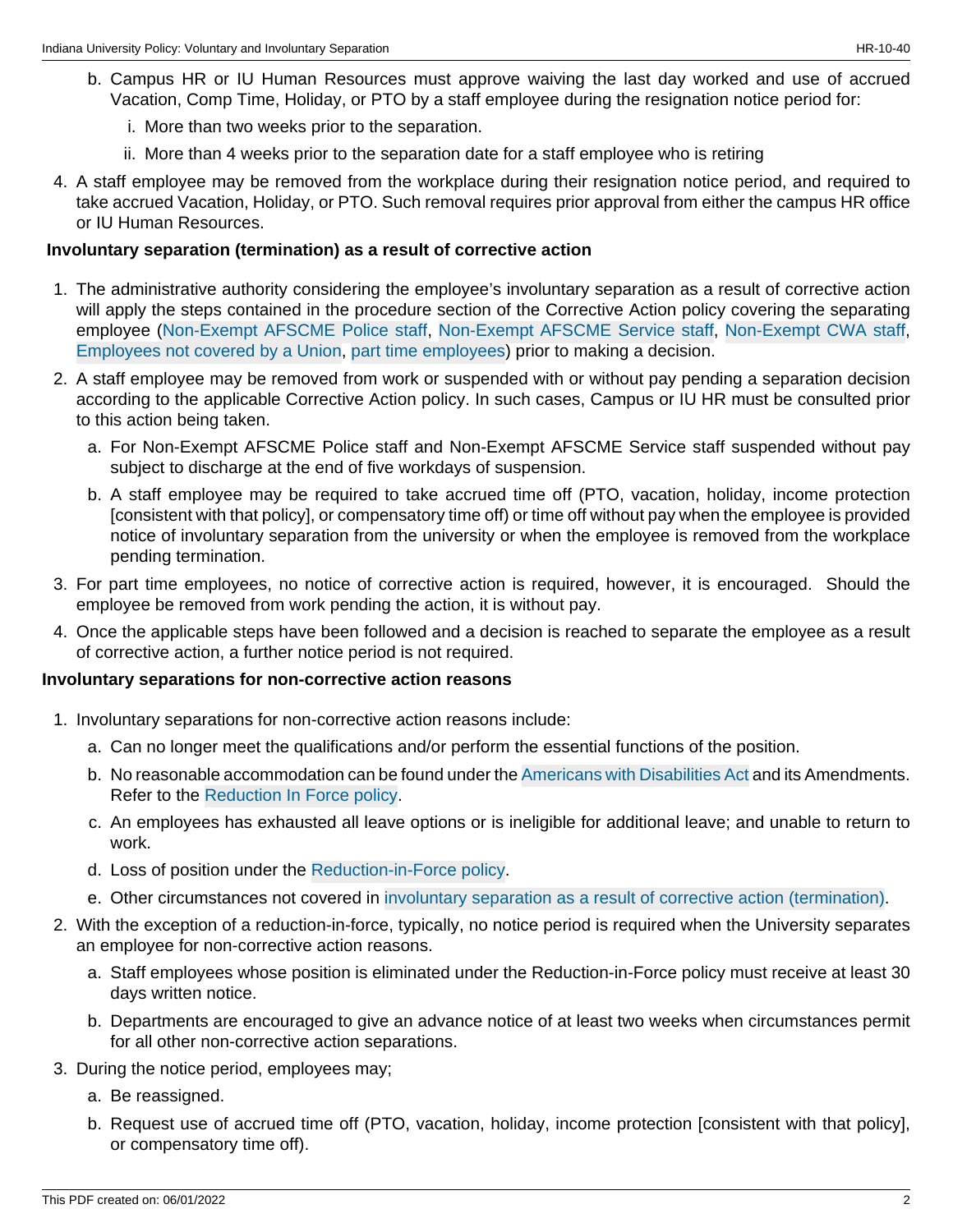- c. Be required to use accrued time off (PTO, vacation, holiday, income protection [consistent with that policy], or compensatory time off) or time off without pay during the notice period if:
	- i. Such action is necessary to address a legitimate job related work or behavior issue that may arise.
	- ii. Is approved by the campus Human Resources office.
- 4. An employee who has been returned to work under the provisions of the Uniformed Services Employment and Reemployment Rights Act (USERRA) may not be separated from employment except for cause for 180 days after their date of reemployment if the most recent period of uniformed service was less than 181 days or for one year after the date of reemployment if the most recent period of uniformed services was more than 180 days.

#### **Reasons for Separation**

- 1. When an employee voluntarily or involuntarily separates from the University the unit must determine the correct termination / separation reason.
- 2. When processing a separation in HRMS the termination / separation reason code must be indicated on the termination E-Doc.
- 3. The reason for separation determines the employee's eligibility for reemployment.
	- a. There are three types of eligibility for reemployment.
		- i. Eligible for reemployment the employee is eligible to be rehired at any time.
		- ii. Not eligible for reemployment the employee may not be rehired under any circumstances.
		- iii. Conditional reemployment the employee may be rehired subject to the campus Human Resources office review of the circumstances.
	- b. See the [Eligibility for Reemployment](/policies/hr-02-20-eligibility-reemployment/index-archive-6.1.2022.html) policy for more information.
- 4. A reason for separation that results in a conditional or not eligible for reemployment must be supported by documentation with an explanation for the separation.
	- a. Not eligible for reemployment always requires written documentation, such as a termination letter.
	- b. Conditional reemployment requires either written documentation or an explanation for separation added to the "notes" section of the E-Doc depending on the reason for separation, and whether the employee was staff or part time.
- 5. For assistance in determining the appropriate termination / separation reason, and if documentation is needed, see the document, ["Termination/Separation Reasons](http://hr.iu.edu/relations/termcodes.html)".
- 6. For additional information on how to process a separation go to IU HR [Separations Resource Page](http://hr.iu.edu/relations/uwide_separations_index.htm).
- **See also**
	- 1. See the following policies for information about pay benefits an employee receives.
		- a. [Paid Time Off for PA](/policies/hr-05-70-pto-paid-time-off-pa/archived-2jan2019.html)
		- b. [Paid Time Off for PB](/policies/hr-05-80-pto-paid-time-off-pb/archived-2jan2019.html)
		- c. [Holidays](/policies/hr-05-30-holidays/archived-06152018.html)
		- d. [Overtime](/policies/hr-06-30-overtime/index-archive-8.26.21.html)
		- e. [Vacation Time](/policies/hr-05-120-vacation-time/index-archive-1.3.2022.html)
	- 2. Refer to the [Medical and Dental Coverages policy](/policies/hr-04-50-medical-dental-coverages/index.html) for information concerning continuation of medical and dental care plans.
	- 3. Refer to Retirement policies ([Support and Service Staff](/policies/hr-04-20-retirement-support-service-staff/index.html), [Professional Staff](/policies/hr-04-10-retirement-professional-staff/index.html)) for employee eligibility and related information.

### **Sanctions**